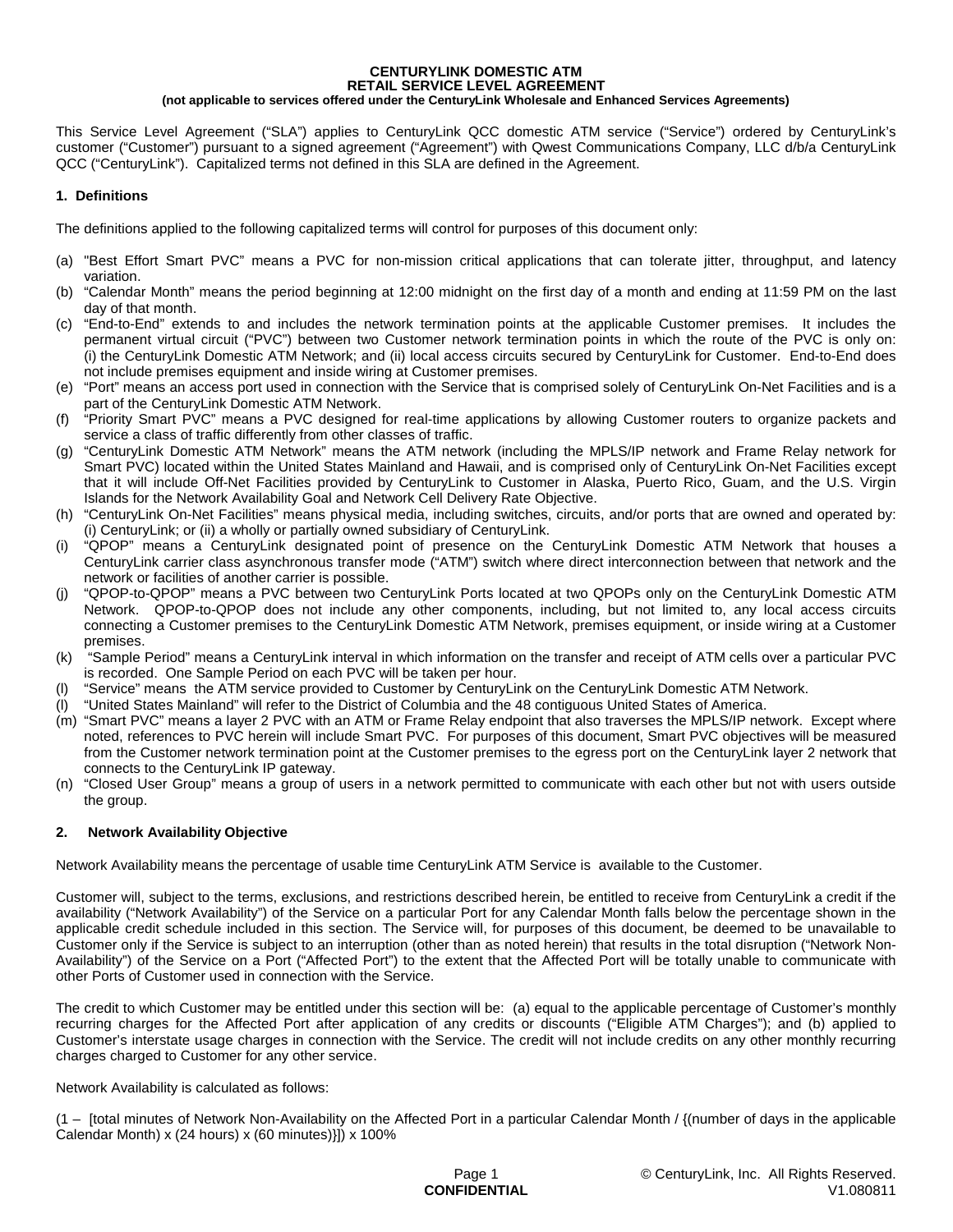The Network Non-Availability will be deemed to commence with: (a) CenturyLink's or a CenturyLink utilized customer resource center's ("CRC") receipt from Customer of a notice of the Network Non-Availability and CenturyLink or a CRC's issuance of a trouble ticket; or (b) CenturyLink or a CRC's detection of the Network Non-Availability and CenturyLink or a CRC's prompt issuance of a trouble ticket. The Network Non-Availability will conclude when CenturyLink or a CRC makes a reasonable determination that the Service has been restored. The CenturyLink Trouble Management System determines the number of minutes of a Network Non-Availability for the Service.

The following credit schedule provides Network Availability objectives measured solely from QPOP-to-QPOP. If Customer receives a credit for a particular Affected Port in a particular Calendar Month, Customer is not entitled to any other credits under this SLA for that Port in that Calendar Month.

| <b>Credit Schedule for QPOP-to-QPOP Service</b> |             |                                                                                   |
|-------------------------------------------------|-------------|-----------------------------------------------------------------------------------|
| <b>Network Availability</b>                     |             | Amount of credit<br>(as a % of the Eligible ATM<br>Charges for the Affected Port) |
| <b>Upper Level</b>                              | Lower Level |                                                                                   |
| 100.00%                                         | 99.99%      | 0%                                                                                |
| 99.98%                                          | 99.91%      | 5%                                                                                |
| 99.90%                                          | 99.51%      | 10%                                                                               |
| 99.50%                                          | 99.00%      | 20%                                                                               |
| 98.99%                                          | 98.51%      | 30%                                                                               |
| 98.50%                                          | 98.00%      | 30%                                                                               |
| 97.99%                                          | 97.51%      | 40%                                                                               |
| 97.50%                                          | 97.00%      | 50%                                                                               |
| 96.99%                                          | 96.51%      | 75%                                                                               |
| 96.50%                                          | 00.00%      | 100%                                                                              |

The following credit schedule provides Network Availability objectives measured on an End-to End basis, except for Smart PVCs which are measured to the egress port. The Network Availability objectives and related remedies do not include:

(a) any network elements provided by a third party provider beyond the CenturyLink Network-to-Network Interface ("NNI"); and (b) any local access services that are not secured by CenturyLink.

If Customer receives a credit for a particular Affected Port in a particular Calendar Month, Customer is not entitled to any other credits under this SLA for that Port in that Calendar Month.

| <b>Credit Schedule for End-to-End Service</b> |             |                                                                                   |
|-----------------------------------------------|-------------|-----------------------------------------------------------------------------------|
| <b>Network Availability</b>                   |             | Amount of credit<br>(as a % of the Eligible ATM<br>Charges for the Affected Port) |
| <b>Upper Level</b>                            | Lower Level |                                                                                   |
| 100.00%                                       | 99.51%      | $0\%$                                                                             |
| 99.50%                                        | 99.00%      | 5%                                                                                |
| 98.99%                                        | 98.51%      | 10%                                                                               |
| 98.50%                                        | 98.00%      | 20%                                                                               |
| 97.99%                                        | 97.51%      | 30%                                                                               |
| 97.50%                                        | 97.00%      | 30%                                                                               |
| 96.99%                                        | 96.51%      | 40%                                                                               |
| 96.50%                                        | 96.00%      | 50%                                                                               |
| 95.99%                                        | 95.51%      | 75%                                                                               |
| 95.50%                                        | 00.00%      | 100%                                                                              |

# **3. Network Cell Delivery Rate Objective**

The cell delivery rate ("CDR") objective on a PVC between two QPOPs on the CenturyLink Domestic ATM Network is the value of (1- (CLR)). CLR for all PVCs except for Smart PVCs is the value obtained by dividing the number of Customer cells that are lost on a particular PVC on the CenturyLink Domestic ATM Network during a Sample Period due to error or congestion on the CenturyLink Domestic ATM Network by the number of cells transmitted across the particular PVC during the Sample Period (excluding cells in transit during a Sample Period). The CLR for Priority Smart PVC is the value obtained by dividing the number of Customer cells that are lost on all Customer Priority Smart PVCs in a Closed User Group during a Sample Period due to error or congestion on the CenturyLink Domestic ATM Network by the number of cells transmitted across all Customer Priority Smart PVCs in the Closed User Group during the Sample Period (excluding cells in transit during a Sample Period). CenturyLink's monthly average CDR objective for a particular Customer PVC on the CenturyLink Domestic ATM Network is shown in the following schedule for each quality of service category included in that schedule. Available bit rate ("ABR"), unspecified bit rate ("UBR"), and best effort Smart PVC are not qualities of service with a guaranteed CDR.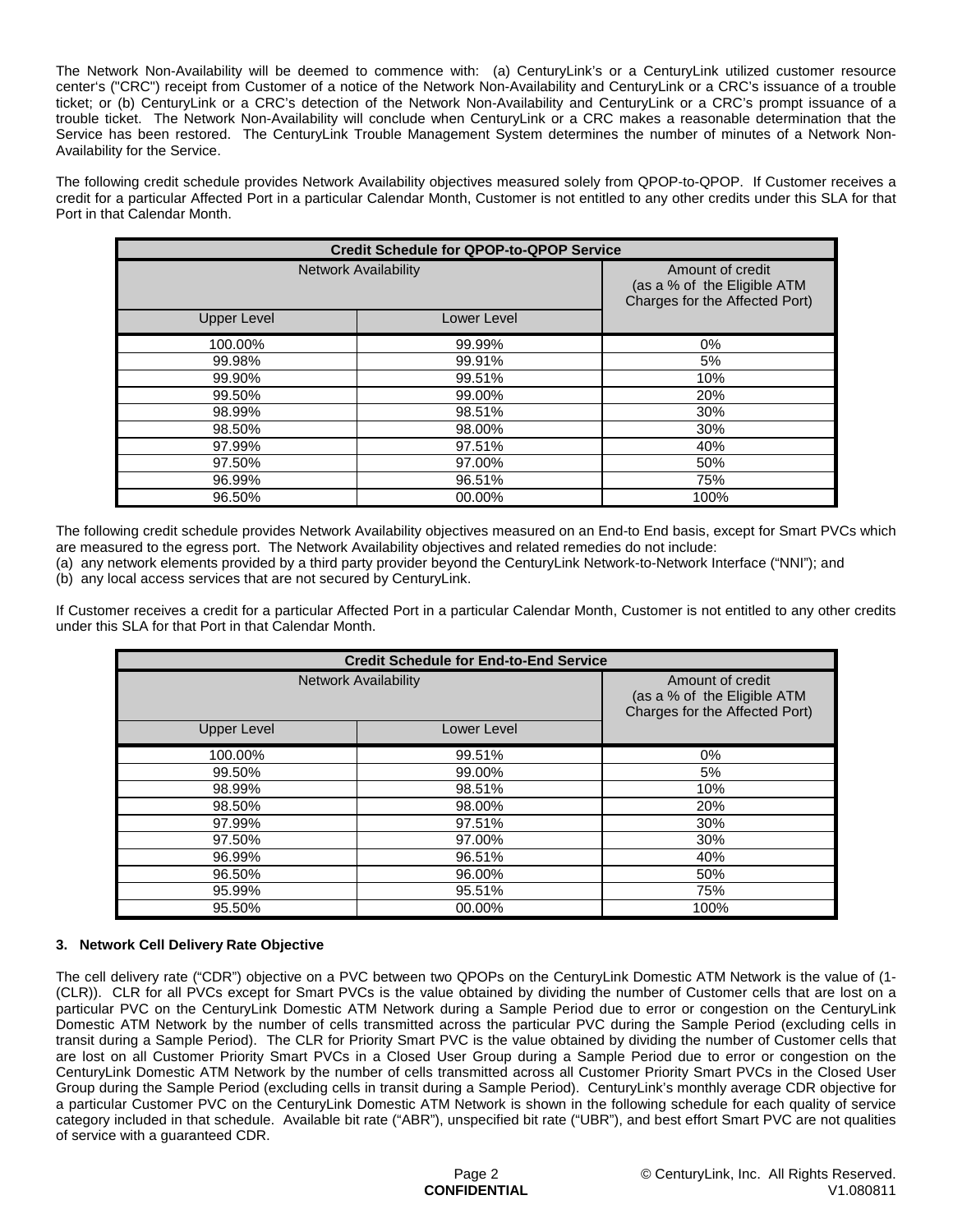| <b>Traffic Type (Quality of Service)</b> | <b>Monthly Average CDR objective</b> | <b>Traffic Covered</b>                                                               |
|------------------------------------------|--------------------------------------|--------------------------------------------------------------------------------------|
| Constant bit rate                        | 99.99%                               | Transmissions within peak cell<br>rate ("PCR") 1                                     |
| Variable bit rate real time              | 99.97%                               | Transmissions within sustained<br>cell rate ("SCR") 2                                |
| Variable bit rate non-real time          | 99.95%                               | Transmissions within SCR $^{2,3}$                                                    |
| <b>Priority Smart PVC</b>                | 99.95%                               | Transmissions within subscribed<br>Priority Smart PVC bandwidth<br>rate <sup>4</sup> |

 $1$  Cells within SCR (PCR = SCR for CBR) will be designated by the CenturyLink switch by a cell header with a cell loss priority ("CLP")=0.

 $2$  Cells within SCR will be designated by the CenturyLink switch by a cell header with a CLP=0.

<sup>3</sup> Does not apply to Service with local loop oversubscription for Variable bit rate non-real time.

Does not cover transmissions where customer egress port Priority Smart PVC capacity is exceeded due to Customer oversubscription.

CDR measures only the delivery of cells over a PVC on the CenturyLink Domestic ATM Network. External factors to the CenturyLink Domestic ATM Network that may cause cell loss (including, without limitation, failure of access circuits, and/or Customer premises equipment) are excluded from the measurement.

Subject to the terms, exclusions and restrictions described in this document, if in any two consecutive Calendar Months, CenturyLink does not meet its objective for CDR (for traffic covered) as specified in the schedule above for a particular PVC or a Closed User Group for Priority Smart PVCs ("Impacted PVC"), Customer will receive a credit from CenturyLink for such second Calendar Month (and each consecutive Calendar Month thereafter until CenturyLink is in compliance with the CDR parameters specified in that schedule) in accordance with the applicable schedule below and the procedures set forth herein. Such credit will be equal to the designated percentage of Customer's PVC monthly recurring charges after all applicable discounts and credits have been applied ("Eligible PVC Charges") for the Impacted PVC for that Calendar Month. Credits will only be due if CenturyLink misses the specified CDR in two or more consecutive Calendar Months.

In order to be eligible for a credit under this section, a trouble ticket must be issued under the CenturyLink Trouble Management System in the manner set forth in Section 2 within five business days after the conclusion of the particular Calendar Month in which CenturyLink failed to achieve the delivery rate objective for which Customer may receive a credit.

# **A. Constant Bit Rate**

The following credit schedule applies to a Service that CenturyLink provides to Customer on a constant bit rate PVC.

| <b>Credit Schedule For A Constant Bit Rate PVC</b> |             |                                                                              |
|----------------------------------------------------|-------------|------------------------------------------------------------------------------|
| <b>Monthly Average</b>                             |             | Amount of credit<br>(as a % of Eligible PVC Charges<br>for the Impacted PVC) |
| Cell delivery rate objective                       |             |                                                                              |
| Upper Level                                        | Lower Level |                                                                              |
| 100.00%                                            | 99.99%      | 0%                                                                           |
| 99.98%                                             | 99.50%      | 5%                                                                           |
| 99.49%                                             | 99.01%      | 10%                                                                          |
| 99.00%                                             | 98.01%      | 20%                                                                          |
| 98.00%                                             | 97.01%      | 30%                                                                          |
| 97.00%                                             | 96.01%      | 40%                                                                          |
| 96.00%                                             | 0.00%       | 50%                                                                          |

#### **B. Variable Bit Rate Real Time**

The following credit schedule applies to a Service that CenturyLink provides to Customer on a variable bit rate real time PVC.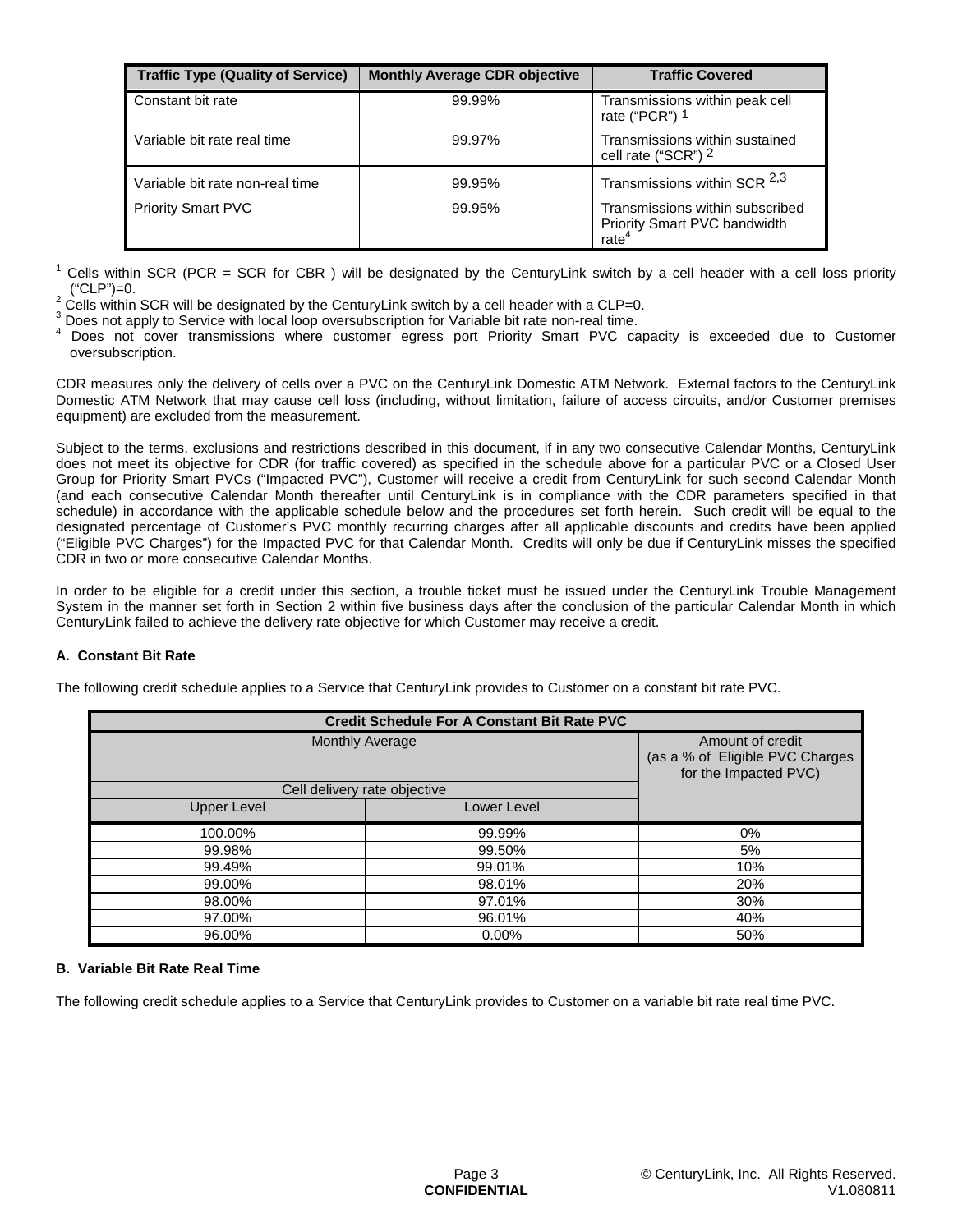| Credit Schedule For A Variable Bit Rate Real Time PVC |             |                                                                              |
|-------------------------------------------------------|-------------|------------------------------------------------------------------------------|
| <b>Monthly Average</b>                                |             | Amount of credit<br>(as a % of Eligible PVC<br>Charges for the Impacted PVC) |
| Cell delivery rate objective                          |             |                                                                              |
| Upper Level                                           | Lower Level |                                                                              |
| 100.00%                                               | 99.95%      | 0%                                                                           |
| 99.94%                                                | 99.50%      | 5%                                                                           |
| 99.49%                                                | 99.01%      | 10%                                                                          |
| 99.00%                                                | 98.01%      | 20%                                                                          |
| 98.00%                                                | 97.01%      | 30%                                                                          |
| 97.00%                                                | 96.01%      | 40%                                                                          |
| 96.00%                                                | $0.00\%$    | 50%                                                                          |

## **C. Variable Bit Rate Non Real Time**

The following credit schedule applies to a Service that CenturyLink provides to Customer on a variable bit rate non-real time PVC.

| Credit Schedule For A Variable Bit Rate Non-Real Time PVC |                        |                                                                              |
|-----------------------------------------------------------|------------------------|------------------------------------------------------------------------------|
|                                                           | <b>Monthly Average</b> | Amount of credit<br>(as a % of Eligible PVC<br>Charges for the Impacted PVC) |
| Cell delivery rate objective                              |                        |                                                                              |
| <b>Upper Level</b>                                        | Lower Level            |                                                                              |
| 100.00%                                                   | 99.95%                 | $0\%$                                                                        |
| 99.94%                                                    | 99.50%                 | 5%                                                                           |
| 99.49%                                                    | 99.01%                 | 10%                                                                          |
| 99.00%                                                    | 98.01%                 | 20%                                                                          |
| 98.00%                                                    | 97.01%                 | 30%                                                                          |
| 97.00%                                                    | 96.01%                 | 40%                                                                          |
| 96.00%                                                    | 0.00%                  | 50%                                                                          |

# **D. Priority Smart PVC**

The following credit schedule applies to a Service that CenturyLink provides to Customer on Priorty Smart PVC.

| <b>Credit Schedule For Priority Smart PVC</b> |             |                                                                              |
|-----------------------------------------------|-------------|------------------------------------------------------------------------------|
| <b>Monthly Average</b>                        |             | Amount of credit<br>(as a % of Eligible PVC<br>Charges for the Impacted PVC) |
| Cell delivery rate objective                  |             |                                                                              |
| <b>Upper Level</b>                            | Lower Level |                                                                              |
| 100.00%                                       | 99.95%      | $0\%$                                                                        |
| 99.94%                                        | 99.50%      | 5%                                                                           |
| 99.49%                                        | 99.01%      | 10%                                                                          |
| 99.00%                                        | 98.01%      | 20%                                                                          |
| 98.00%                                        | 97.01%      | 30%                                                                          |
| 97.00%                                        | 96.01%      | 40%                                                                          |
| 96.00%                                        | 0.00%       | 50%                                                                          |

No credits are applicable for available bit rate, unspecified bit rate, or best effort Smart PVC quality of service CDR performance.

#### **4. Network Transit Delay (or Latency) Objective**

The following schedule shows the monthly average roundtrip ATM cell network transit delay ("NTD") objective for a particular PVC on the CenturyLink Domestic ATM Network that is either:

- (a) between two CenturyLink Ports and does not pass through a network to network interface; or
- (b) between a CenturyLink Port and a network to network interface connecting the CenturyLink Domestic ATM Network to a network of another carrier.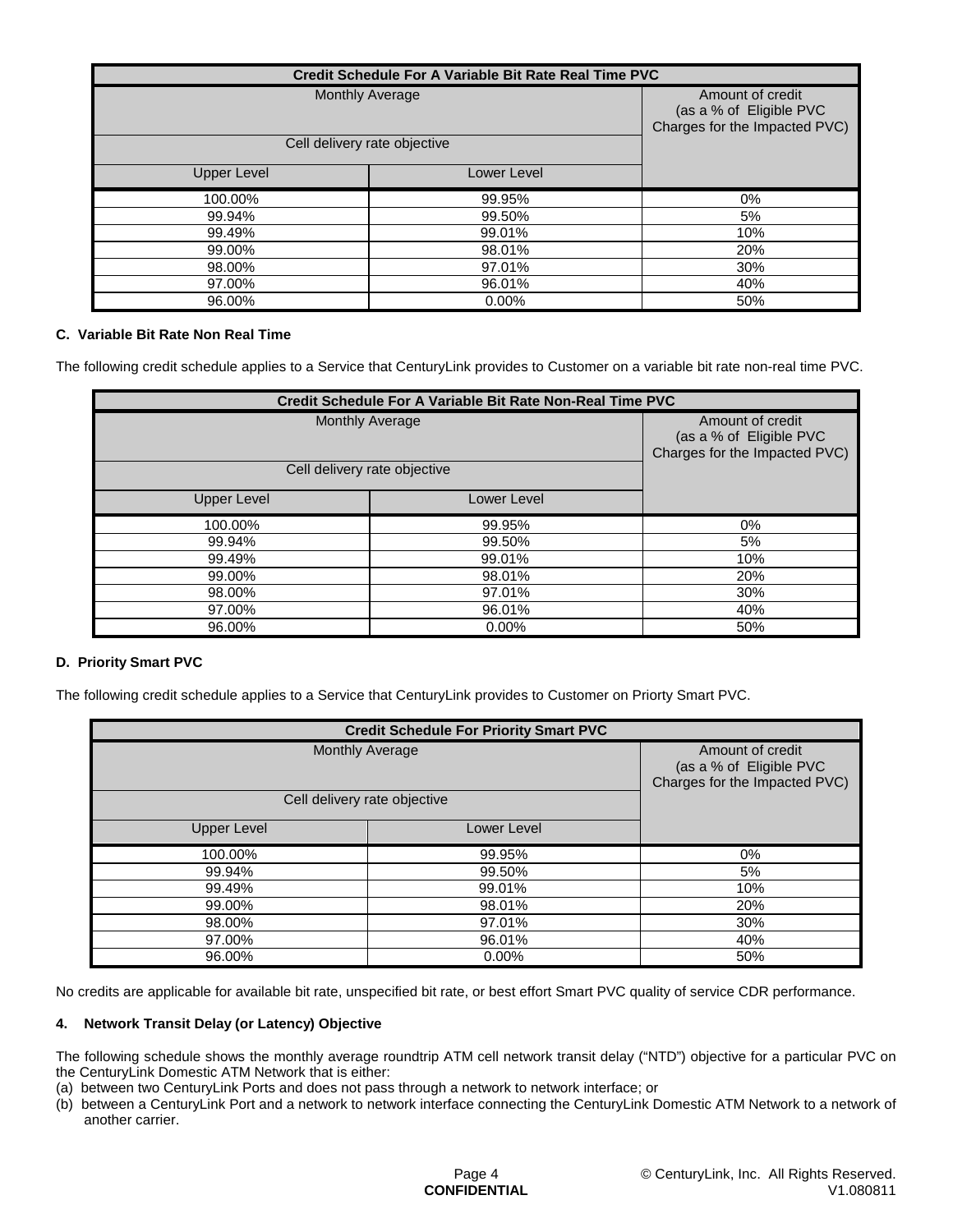The cell Latency objective is measured in milliseconds. There is no Latency objective or credits available for Service to the Off-Net Facilities provided by CenturyLink in Alaska, Puerto Rico, Guam, and the U.S. Virgin Islands. The Latency objective for a particular PVC on the CenturyLink Domestic ATM Network is measured based on the quality of service for a particular PVC. Available bit rate, unspecified bit rate, and best effort Smart PVC are not qualities of service with a guaranteed NTD.

| <b>Traffic Type (Quality</b><br>of Service) | <b>Monthly Average NTD</b><br><b>Objective on PVCs within</b><br>the United States Mainland | <b>Monthly Average NTD</b><br><b>Objective on PVCs between</b><br><b>Hawaii and California</b> | <b>Monthly Average NTD</b><br><b>Objective on PVCs between</b><br><b>Hawaii and the United States</b><br><b>Mainland (except for</b><br>California) |
|---------------------------------------------|---------------------------------------------------------------------------------------------|------------------------------------------------------------------------------------------------|-----------------------------------------------------------------------------------------------------------------------------------------------------|
| Constant bit rate                           | 90 ms                                                                                       | 75 ms                                                                                          | 165 ms                                                                                                                                              |
| Variable bit rate real<br>time              | 95 ms                                                                                       | 80 ms                                                                                          | 175 <sub>ms</sub>                                                                                                                                   |
| Variable bit rate non-<br>real time         | 100ms                                                                                       | 85 ms                                                                                          | 185 ms                                                                                                                                              |
| <b>Priority Smart PVC</b>                   | 100 <sub>ms</sub>                                                                           | 85 ms                                                                                          | 185 ms                                                                                                                                              |

For purposes of this document, NTD is defined as the period of time commencing with transmission of the cell from the originating Port to the time of receipt of the cell at the originating Port after the cell's roundtrip transfer on a particular Customer PVC as set forth above. In the case of Priority Smart PVC, NTD is calculated by adding the individual NTDs for the layer 2 access PVCs and NTD for the MPLS/IP network. External factors to the CenturyLink Domestic ATM Network that may cause delay (including, without limitation, access serialization, access link congestion, Customer provided equipment and network to network interface gateways and Customer premises equipment) are excluded from the measurement.

Subject to the terms, exclusions and restrictions described in this document, if, in any two consecutive Calendar Months, CenturyLink does not meet its objective for NTD as specified in the schedule above for a particular PVC ("Affected PVC"), Customer will receive a credit from CenturyLink for such second month (and each consecutive Calendar Month thereafter until CenturyLink is in compliance with the NTD parameters specified in that schedule) in accordance with the schedule below and procedures described herein. Such credit will be equal to the designated percentage of Customer's Eligible PVC Charges for the Affected PVC for that Calendar Month. Credits will only be due if CenturyLink misses the specified NTD in two or more consecutive Calendar Months.

In order to be eligible for a credit under this section, a trouble ticket must be issued under the CenturyLink Trouble Management System in the manner set forth in Section 2 within five business days after the conclusion of the particular Calendar Month in which CenturyLink failed to achieve the NTD objective for which Customer may receive a credit.

| <b>Monthly Average Latency for each</b><br>Qualified QoS Parameter/Geographic<br>Location | <b>Amount of credit</b><br>(as % of Eligible PVC Charges for the<br><b>Affected PVC)</b> |
|-------------------------------------------------------------------------------------------|------------------------------------------------------------------------------------------|
| Greater than 100% of objective                                                            | 10%                                                                                      |
| Greater than 125% of objective                                                            | 15%                                                                                      |
| Greater than 150% of objective                                                            | 25%                                                                                      |

No credits are applicable for ABR, UBR, or best effort Smart PVC quality of service NTD performance.

# **5. Chronic**

Subject to the terms, exclusions and restrictions described herein, if, during three consecutive Calendar Months or any six Calendar Months in any 12 month period, the aggregate amount of credits received by Customer in accordance with this document for a particular Affected Port on the CenturyLink Domestic ATM Network, Impacted PVC or Affected PVC, as applicable, exceeds 50% of Customer's total monthly recurring charges, after application of any discounts or credits, for that Port and/or PVCduring the applicable period, Customer may, upon 30 days' prior written notice to CenturyLink, terminate the Affected Port, Impacted PVC or Affected PVC without incurring any early termination charges associated with that Port and/or PVC except for usage charges accrued to the date of termination.

Subject to the terms, exclusions and restrictions described herein, if, during three consecutive Calendar Months or any six Calendar Months in any 12 month period, the aggregate amount of credits received by Customer in accordance with this document for all Affected Ports on the CenturyLink Domestic ATM Network, Impacted PVCs or Affected PVCs exceeds 50% of Customer's total monthly recurring charges, after application of any discounts or credits, for all of Customer's Ports, and PVCs, during the applicable period, Customer may, upon 30 days' prior written notice to CenturyLink and the exhaustion of all CenturyLink and Customer escalation procedures, terminate all of the ATM service provided to Customer by CenturyLink on the CenturyLink Domestic ATM Network, without incurring any early termination charges associated with the Services, except for usage charges accrued to the date of termination.

Customer must exercise any termination right available to it under this section within 30 days after the end of the month Customer first becomes eligible to exercise the applicable termination right. In the event Customer fails to comply with the condition set forth in the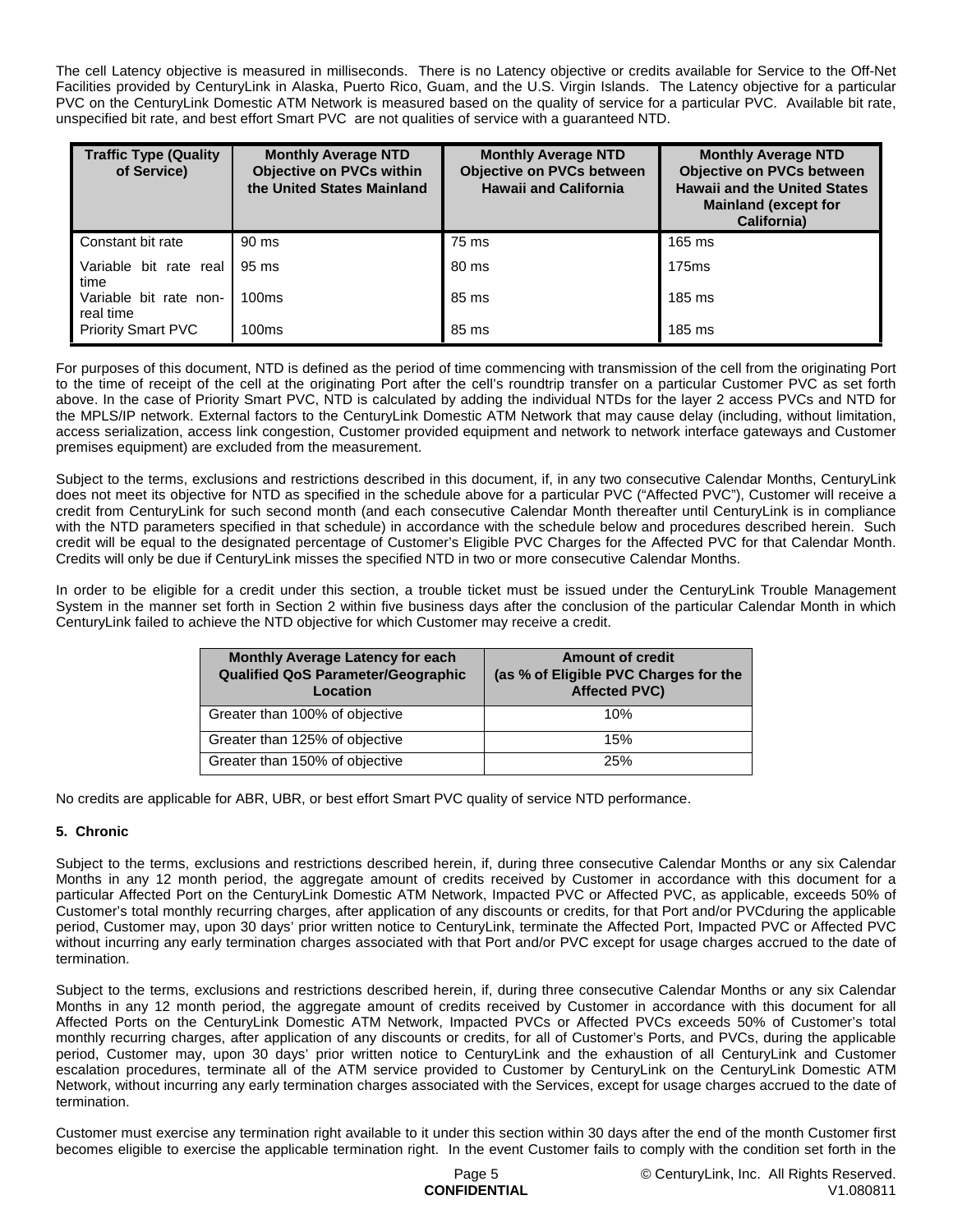immediately preceding sentence, Customer will, with respect to the applicable termination right, have waived its right to such termination right.

## **6. General Terms and Conditions**

CenturyLink is offering the Service in accordance with the Rates and Services Schedule and any applicable state tariffs.

A credit request must be submitted through the 1-800 Customer Service number on the customer's Billing Invoice or the Sales Marketing Representative. To be eligible for credits under this document, Customer must, in addition to complying with the other terms included in this document, submit necessary supporting documentation and request reimbursement or credits hereunder within 15 days (unless otherwise provided herein) of the conclusion of the service month in which the requisite unavailability or service degradation occurs. In the event Customer fails to comply with the condition set forth in the immediately preceding sentence, Customer will, with respect to that remedy, have waived its right to such remedy.

In the event that Customer is entitled to multiple credits under this document arising from the same event, such credits will not be cumulative and Customer will be entitled to receive only the maximum single credit available for such event not to exceed 100% of the monthly charges.

Cumulative credits for all performance objectives included in this document for the Service for any Calendar Month must exceed \$25.00 to be processed.

Customer may receive credits for a particular Service pursuant to the performance objectives included in this document for a maximum of four consecutive months or a maximum of six months in any 12 month period.

The remedies included in this document are Customer's sole and exclusive remedies from CenturyLink for disruption or degradation of the Service and will apply in lieu of any other service interruption guarantee or credit, outage guarantee or credit or performance credit for which Customer might have otherwise been eligible from CenturyLink.

The objectives and related remedies set forth in this document will not apply to CenturyLink services other than the Service.

#### **7. Restrictions and Exclusions**

A period of Network Non-Availability or the failure of a cell to be properly transmitted for purposes of measuring NTD and CDR objectives included in this document will not be deemed to have occurred in the event that the Service is unavailable or impaired due to any of the following:

- (a) Interruptions or times of service degradation on a PVC that is not an "Accepted Circuit" where an Accepted Circuit is one that CenturyLink and Customer have tested and mutually agree is working as ordered following provisioning of an order or change order and for which CenturyLink has commenced billing the Customer;
- (b) Interruptions or times of service degradation caused by the negligence, error or omission of Customer or others authorized by Customer to use or modify Customer's service;
- (c) Interruptions or times of service degradation due to failure of power at Customer premises or failure or poor performance of Customer premises equipment;
- (d) Interruptions or times of service degradation during any period in which CenturyLink or its agents are not afforded access to the premises where the access lines associated with Customer's service are terminated; provided such access is reasonably necessary to prevent a degradation or to restore service;
- (e) Interruptions or times of service degradation during any period when CenturyLink has posted on the CenturyLink Web site or communicated to Customer in any other manner that Customer's service will be unavailable for maintenance or rearrangement purposes, or Customer has released the service to CenturyLink for the installation of a customer service order;
- (f) Interruptions or times of service degradation during any period when Customer elects not to release the service(s) for testing and/or repair and continues to use it on an impaired basis;
- (g) Interruptions or times of service degradation resulting from force majeure events beyond the reasonable control of CenturyLink including, but not limited to, acts of God, government regulation, labor strikes, national emergency, or war (declared or undeclared);
- (h) Interruptions or times of service degradation resulting from Customer's use of the service in an unauthorized or unlawful manner;
- (i) Interruptions or times of service degradation resulting from a CenturyLink disconnect for Customer's breach of a term set forth in the agreement pursuant to which CenturyLink is providing the Service to Customer or QC is providing a local access service to Customer;
- (j) Interruptions or times of service degradation resulting from incorrect, incomplete or inaccurate orders from Customer (including, without limitation, Customer's over subscription of Ports);
- (k) Interruptions or times of service degradation due to improper, inaccurate or special network specifications requested by Customer that are not included in CenturyLink's standard specifications of the service and/or CenturyLink's internal operational processes;
- (l) Interruptions or times of service degradation resulting from a failure of the local access circuit or tail circuits not secured by CenturyLink in connection with End-to-End service;
- (m) Any interruptions, added latency, lost cells or times of service degradation resulting in whole or in part due (in any manner) to Customer's use of an NNI between the CenturyLink Domestic ATM Network and the network of a third party carrier; or